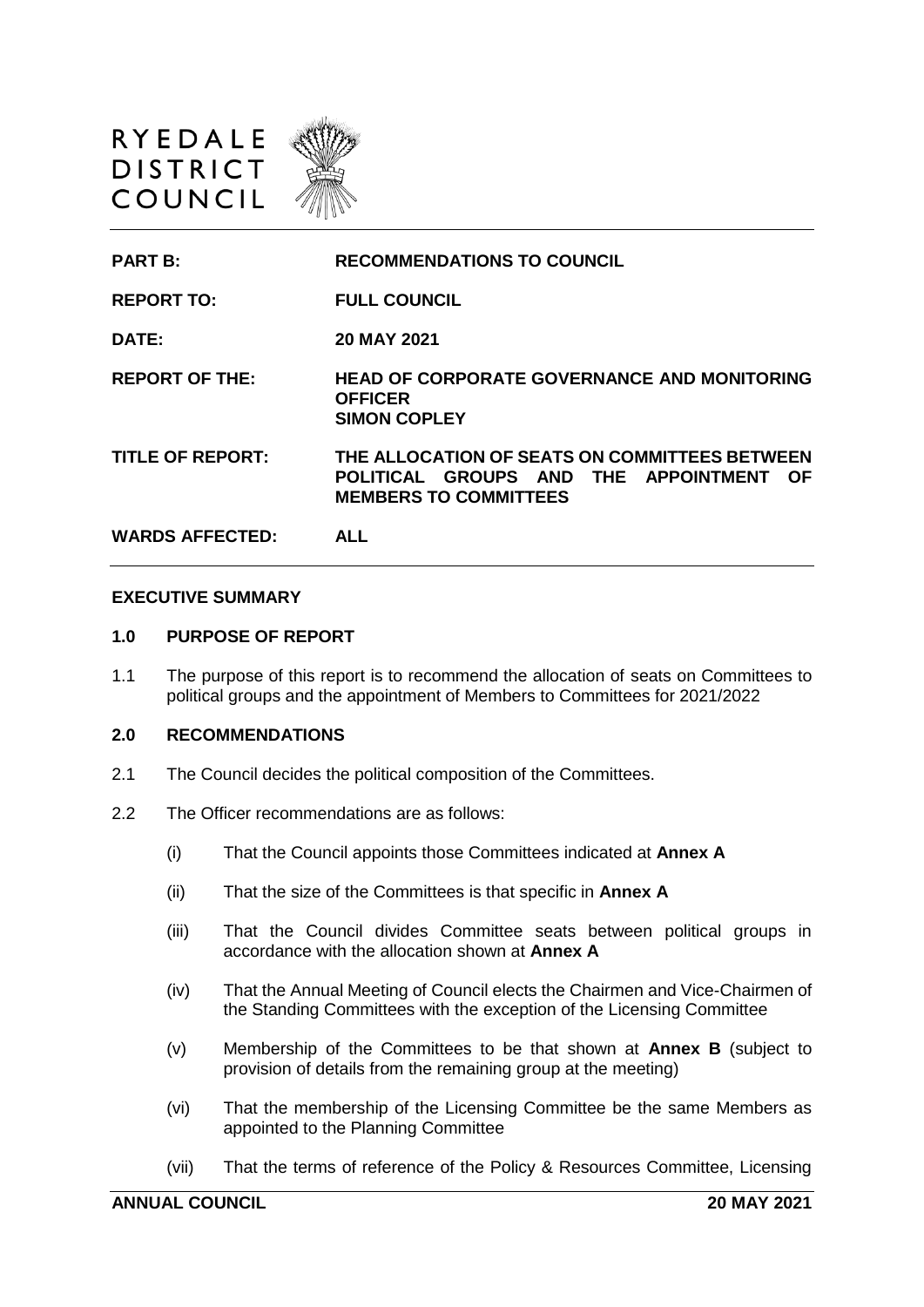Committee, Overview & Scrutiny Committee, Planning Committee and the Scheme of Officer Delegation are those set out in Part 3 of the Council's **Constitution** 

(viii) That the Chief Executive in consultation with the Head of Corporate Governance and Monitoring Officer be authorised to make consequential amendments to the Constitution arising from the changes referred to above

### **3.0 REASON FOR RECOMMENDATION(S)**

3.1 To comply with the Local Government and Housing Act 1989 and the Local Government (Committees and Political Groups) Regulations 1990 as amended.

### **4.0 SIGNIFICANT RISKS**

4.1 There are no significant risks related to the recommendations in this report, which seek to ensure compliance with legal requirements.

## **5.0 POLICY CONTEXT AND CONSULTATION**

### A Committees for 2021/22

- 5.1 In accordance with the Council's Constitution, the Council is requested to appoint the Committees as shown in **Annex A**.
- B The Allocation of Seats on Committees between Political Groups and the Appointment of Members to Committees
- 5.2 Ryedale District Council is to be treated as being divided into different political groups for the purposes of the Local Government and Housing Act 1989, because at least one political group has been constituted in the prescribed way.
- 5.3 The Local Government and Housing Act 1989 and associated regulations requires the distribution of seats on Committees and Sub-Committees to be on the basis of political proportionality so far as is 'reasonably practicable' between the political groups of the Council, unless every Member of the Council agrees that some other basis of allocation should be used.
- 5.4 The distribution of Committee places between the groups needs to have regard to these rules.
- 5.5 A political group is any group of two or more Councillors who notify the Chief Executive that it wishes to be considered as a political group. In law, it is a 'group' only for the purposes of allocating places on Committees. It is a matter for individual groups to decide whether to get together for political purposes such as a coalition.
- 5.6 In making appointments to Committees, the Council must be guided by the following principles:
	- (a) Not all seats on the Committees can be allocated to one political party;
	- (b) The majority of seats should be awarded to a group having a majority on the Council;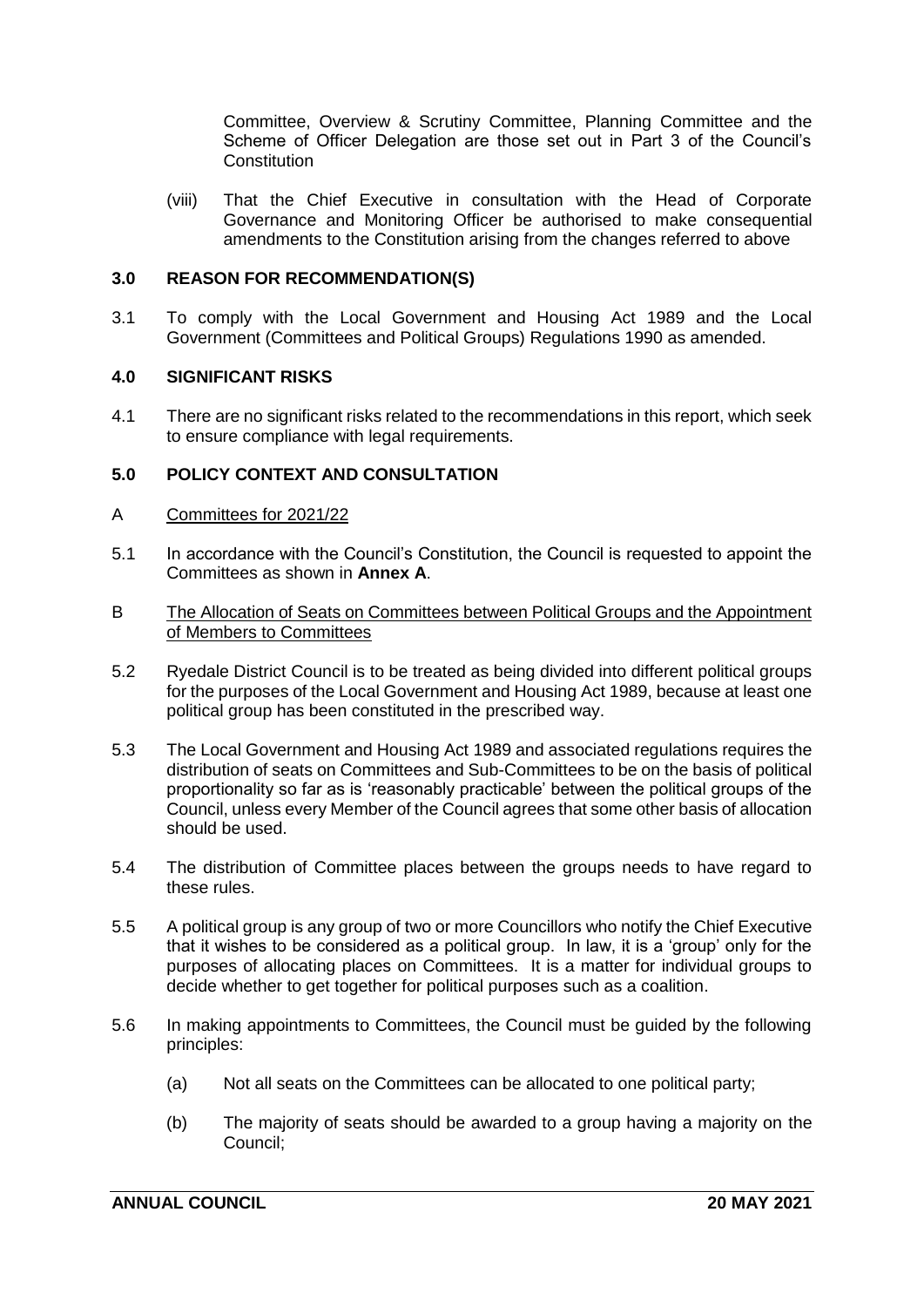- (c) Subject to (a) and (b), the total number of places allocated on all Committees must be proportionate to the political strength on the Council as a whole;
- (d) Subject to (c) the places on each Committee must be proportionate to political strength
- 5.7 One effect of the rules is that there is no requirement for all political groups to be represented on all Committees unless the figures justify such representation. If the Committee size means a smaller group does not get a place, then that is not unlawful. It is a matter for the Council to decide on the size of Committees and the distribution of places between the groups and for the political groups to determine their individual membership.
- 5.8 Political proportionality on Committees is achieved in the following two stages:
	- 5.8.1 the first stage is the allocation of numbers of seats on Committees to each political group;
	- 5.8.2 the second stage is the giving effect to such allocations by appointing individual Members.
- 5.9 If Council adopts **Annex A** the political proportionality rules apply to the following Committees of the Council:

| <b>COMMITTEE</b> |                                         |  |  |  |
|------------------|-----------------------------------------|--|--|--|
|                  | <b>Policy &amp; Resources Committee</b> |  |  |  |
|                  | Overview & Scrutiny Committee*          |  |  |  |
|                  | <b>Planning Committee</b>               |  |  |  |

\* The Overview and Scrutiny Committee also acts as the District Council's Audit Committee and Corporate Governance Standards Committee

## **REPORT**

### **6.0 REPORT DETAILS**

6.1 The strength of the political groups on the Council of 30 Members is as follows:

| Conservative                     | 11 | (36.67%) |
|----------------------------------|----|----------|
| Liberal                          | 5  | (16.67%) |
| Independent                      | 5  | (16.67%) |
| <b>Ryedale First Independent</b> | 3  | (10%)    |
| Independent for Ryedale          | 3  | (10%)    |
| Liberal Democrat and Independent | 3  | (10%)    |

6.2 Given the political composition of the Council, political proportionality is considered to be achieved with the following Committee sizes:

| Policy & Resources             |          | 10 |
|--------------------------------|----------|----|
| <b>Overview &amp; Scrutiny</b> |          | 10 |
| Planning                       |          | 10 |
|                                | Total 30 |    |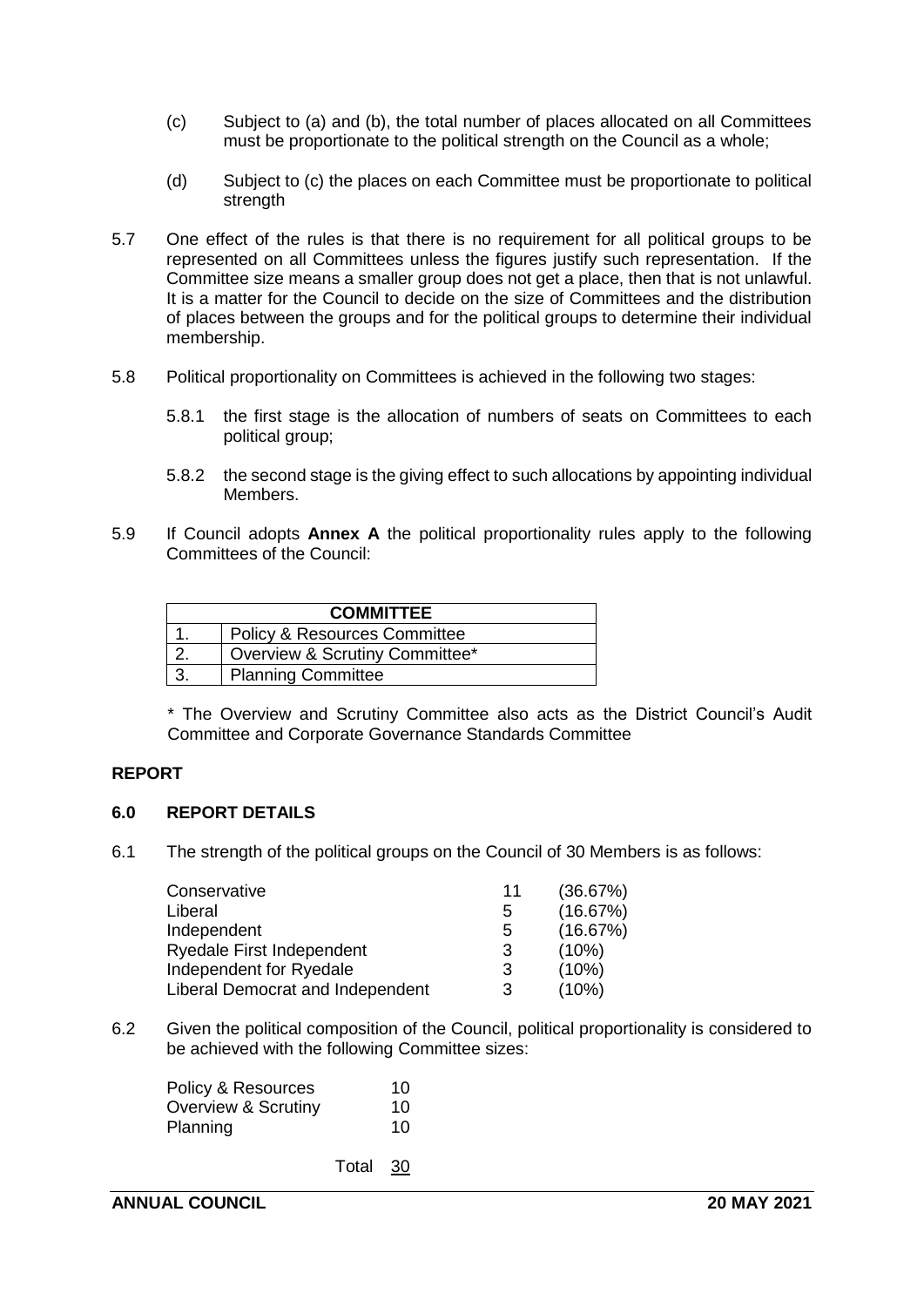The seats on Committees which can be allocated between political groups therefore totals 30 seats.

6.3 The numerical entitlements have been divided as follows (these being the nearest divisions for mathematical accuracy and having regard to the fact that whole numbers must be attained):

|            | Conservative | Liberal | Independent | <b>Ryedale First</b><br>Independent | Independent<br>for Ryedale | Lib Dem<br>& Ind. | Total |
|------------|--------------|---------|-------------|-------------------------------------|----------------------------|-------------------|-------|
| Committees |              |         |             |                                     |                            |                   | 30    |

Against this background and on the basis of group constitutions the number of seats recommended to be allocated to each political group is as follows:

| Conservative                     |    |
|----------------------------------|----|
|                                  |    |
| Liberal                          |    |
|                                  |    |
| Independent                      |    |
|                                  |    |
| <b>Ryedale First Independent</b> |    |
|                                  |    |
| Independent for Ryedale          |    |
|                                  |    |
| Liberal Democrat & Independent   |    |
|                                  |    |
|                                  | 30 |
|                                  |    |

- 6.4 Council needs to divide Committee seats between political groups.
- 6.5 The legal obligation to ensure that there is proportionality in the political composition of Committees extends only to proportionate representation of members of political groups and does not require ungrouped single Members to be proportionally represented.
- 6.6 The Head of Corporate Governance and Monitoring Officer has discussed political proportionality and Committee membership with all political Group Leaders in advance of the Annual Council meeting to clarify the position of the political groups on those issues as far as is reasonable practicable. Group Leaders are thanked for assisting this process.
- 6.7 In terms of appointment of Members to Committees, Council is requested to note the following constitutional provisions:
	- 1. Each Councillor may only sit on one Committee;
	- 2. Each political group may have substitutes to cover the absence of Members of the group on the Policy and Resources Committee and the Planning Committee. Most political groups are entitled to two named substitutes;
	- 3. There are no substitutes on the Overview and Scrutiny Committee or the Licensing Committee;
	- 4. In relation to choosing substitutes on the Policy and Resources Committee and the Planning Committee, one named substitute for each political group can be drawn from the Overview and Scrutiny Committee, but the substitute cannot scrutinise a decision they were part of, for example on the Policy and Resources Committee.
- 6.8 **Annex C** outlines the procedure should any political group not make nominations of Members to fill Committee seats.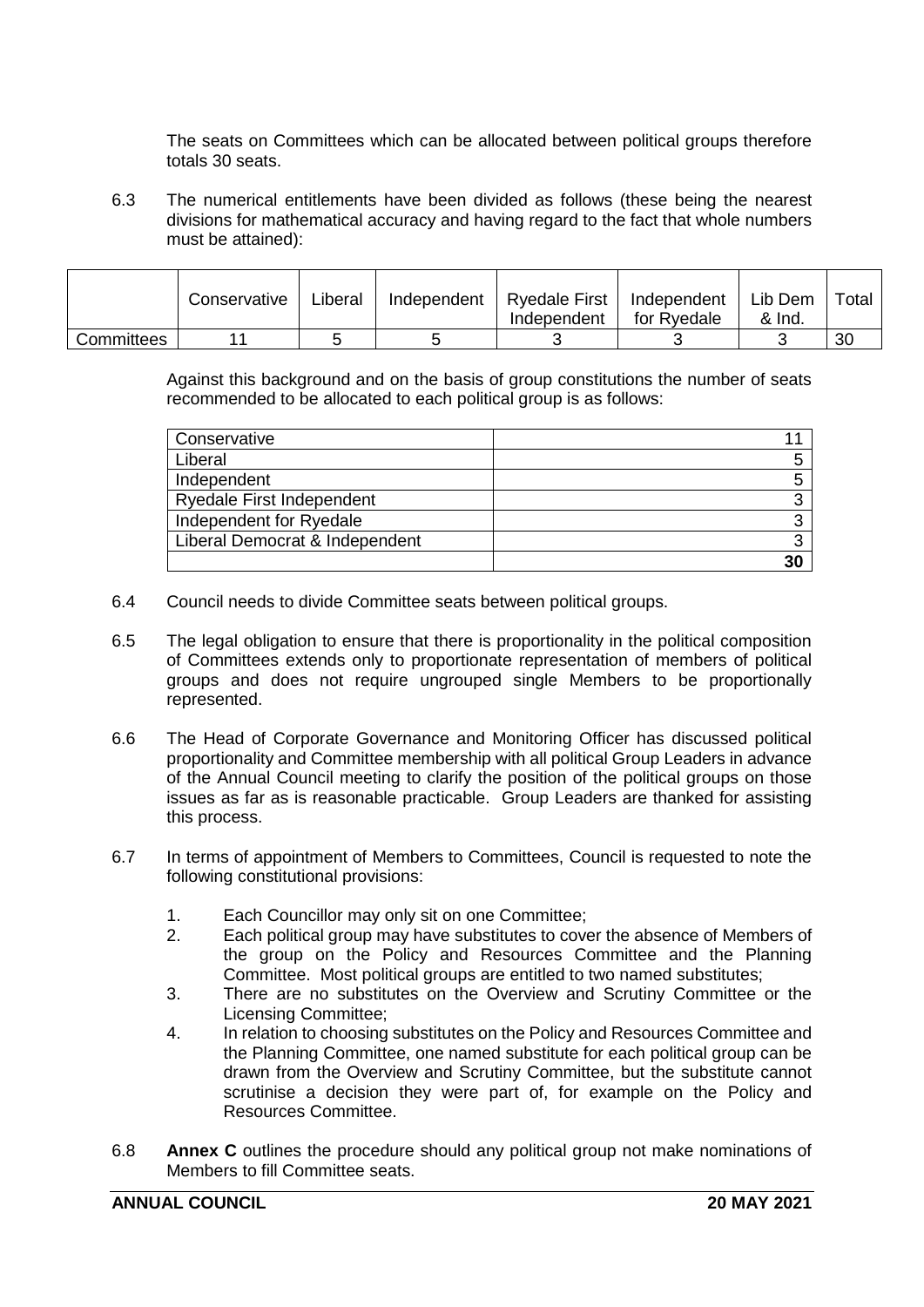6.9 All members sitting on committees dealing with planning and licensing must be trained to ensure that they can deal with these matters appropriately, having regard to all legal, policy and procedural requirements.

## **7.0 IMPLICATIONS**

- 7.1 The following implications have been identified:
	- a) Financial None.
	- b) Legal

This report ensures compliance with the Local Government and Housing Act 1989, and associated regulations.

c) Other (Equalities, Staffing, Planning, Health & Safety, Environmental and Climate Change, Crime & Disorder) None.

### **Simon Copley Head of Corporate Governance and Monitoring Officer**

| <b>Author:</b>  | Ellen Walker, Senior Corporate Governance Officer |
|-----------------|---------------------------------------------------|
| Telephone No:   | 01653 600666 ext: 43455                           |
| E-Mail Address: | ellen.walker@ryedale.gov.uk                       |

# **Background Papers:**

None

# **Background Papers are available for inspection at:**

Not applicable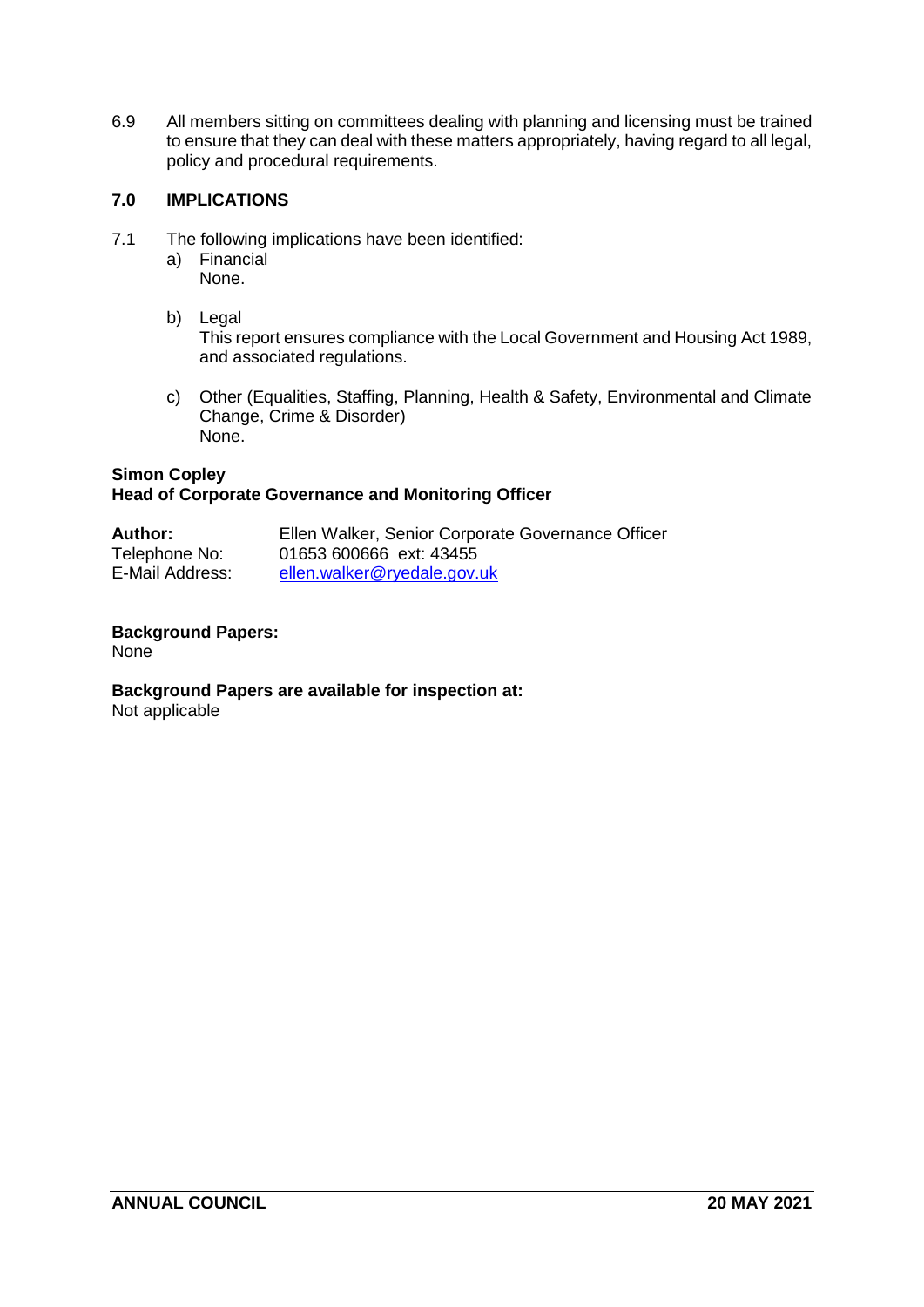## **DIVISION OF MAIN COMMITTEE SEATS FOR 2021/2022**

## **PART 1 – COMMITTEE SEATS**

| <b>Political</b><br>Group       | Policy &<br><b>Resources</b> | Overview &<br><b>Scrutiny</b> | <b>Planning</b><br><b>Committee</b> | Total<br>$(30 \text{ seats})$ |
|---------------------------------|------------------------------|-------------------------------|-------------------------------------|-------------------------------|
| Conservative                    | 4(3.66)                      | 4(3.66)                       | 3(3.66)                             | 11                            |
| Liberal                         | 2(1.66)                      | 1(1.66)                       | 2(1.66)                             | 5                             |
| Independent                     | 1(1.66)                      | 2(1.66)                       | 2(1.66)                             | 5                             |
| First<br>Ryedale<br>Independent | 1(1)                         | 1(1)                          | 1(1)                                | 3                             |
| Independent<br>for Ryedale      | 1(1)                         | 1(1)                          | 1(1)                                | 3                             |
| Lib<br>&<br>Dem<br>Independent  | 1(1)                         | 1(1)                          | 1(1)                                | 3                             |
|                                 | 10                           | 10                            | 10                                  | 30                            |

## **PART 2 – LICENSING COMMITTEE**

|                                  | <b>Licensing Committee</b> |
|----------------------------------|----------------------------|
| Conservative                     |                            |
| Liberal                          |                            |
| Independent                      |                            |
| <b>Ryedale First Independent</b> |                            |
| Independent for Ryedale          |                            |
| Liberal Democrat & Independent   |                            |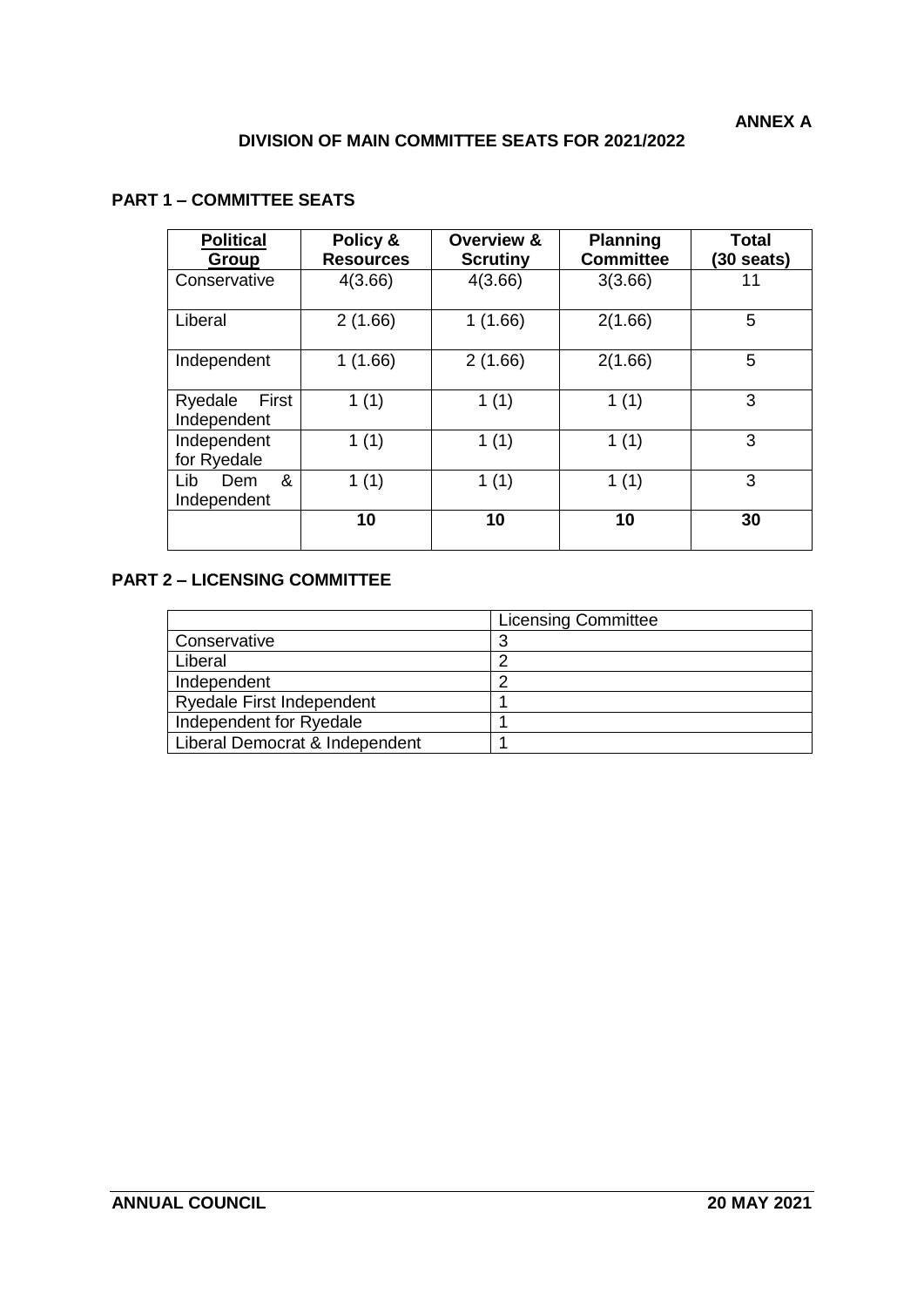**ANNEX B**

### **RYEDALE DISTRICT COUNCIL**

## **APPOINTMENT OF MEMBERS TO COMMITTEES**

### **POLICY & RESOURCES COMMITTEE**

| <b>Conservative</b>                                 | Liberal | Independent | Ryedale First Independent<br>Independent | for Ryedale | Lib.<br>Dem &<br>Independent |
|-----------------------------------------------------|---------|-------------|------------------------------------------|-------------|------------------------------|
| K C Duncan<br>C W Delaney<br>C Docwra<br>S M Graham |         | L M Burr    | S Arnold                                 | J Frank     | D E Keal                     |

| <b>Substitutes</b><br>J R Bailey<br>J Mackenzie | <b>Substitutes</b> | <b>Substitutes</b> | <b>Substitutes</b><br>J A Windress<br>J Raper | Substitutes<br>E Hope<br>D E Cussons | <b>Substitutes</b><br>S P Mason |
|-------------------------------------------------|--------------------|--------------------|-----------------------------------------------|--------------------------------------|---------------------------------|
|                                                 |                    |                    |                                               |                                      |                                 |

## **OVERVIEW & SCRUTINY COMMITTEE<sup>1</sup>**

| <b>Conservative</b> | Liberal | Independent | Ryedale First Independent<br>Independent | for Ryedale | Lib<br>Dem &<br>Independent |
|---------------------|---------|-------------|------------------------------------------|-------------|-----------------------------|
| J R Bailey          |         | A R Riby    | J Raper                                  | D E Cussons | T Middleton                 |
| R King              |         | A E Raine   |                                          |             |                             |
| W R F H Oxley       |         |             |                                          |             |                             |
| N Garbutt Moore     |         |             |                                          |             |                             |

 1 In accordance with the Council's Constitution, where a Member of Overview and Scrutiny Committee has acted as a named substitute at any Policy Committee they may not subsequently scrutinise any decision in which they have been involved.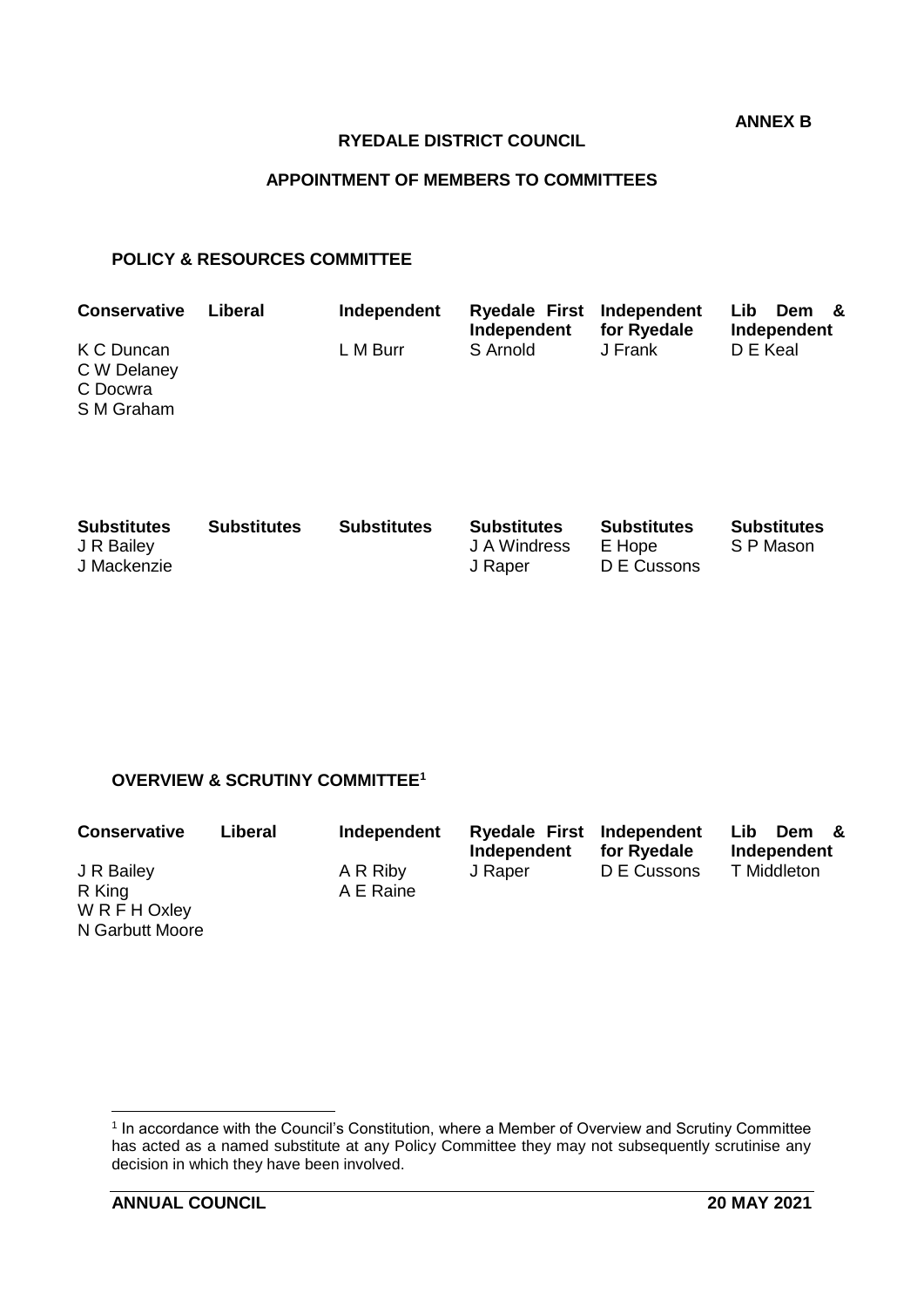## **PLANNING COMMITTEE**

| <b>Conservative</b>                          | Liberal            | Independent                    | <b>Ryedale First</b><br>Independent       | Independent<br>for Ryedale                   | Lib<br><b>Dem</b><br>- &<br>Independent |
|----------------------------------------------|--------------------|--------------------------------|-------------------------------------------|----------------------------------------------|-----------------------------------------|
| C Goodrick<br>M J T Cleary<br>J Mackenzie    |                    | P J Andrews<br>S N R Thackray  | J A Windress                              | E Hope                                       | S P Mason                               |
| <b>Substitutes</b><br>C Docwra<br>S M Graham | <b>Substitutes</b> | <b>Substitutes</b><br>A R Riby | <b>Substitutes</b><br>S Arnold<br>J Raper | <b>Substitutes</b><br>J Frank<br>D E Cussons | <b>Substitutes</b><br>D E Keal          |

# **LICENSING COMMITTEE**

| <b>Conservative</b> | Liberal | Independent    | Ryedale First Independent<br>Independent | for Ryedale | Lib.<br>Dem &<br>Independent |
|---------------------|---------|----------------|------------------------------------------|-------------|------------------------------|
| C Goodrick          |         | P J Andrews    | J A Windress                             | E Hope      | S P Mason                    |
| M J T Cleary        |         | S N R Thackray |                                          |             |                              |
| J Mackenzie         |         |                |                                          |             |                              |